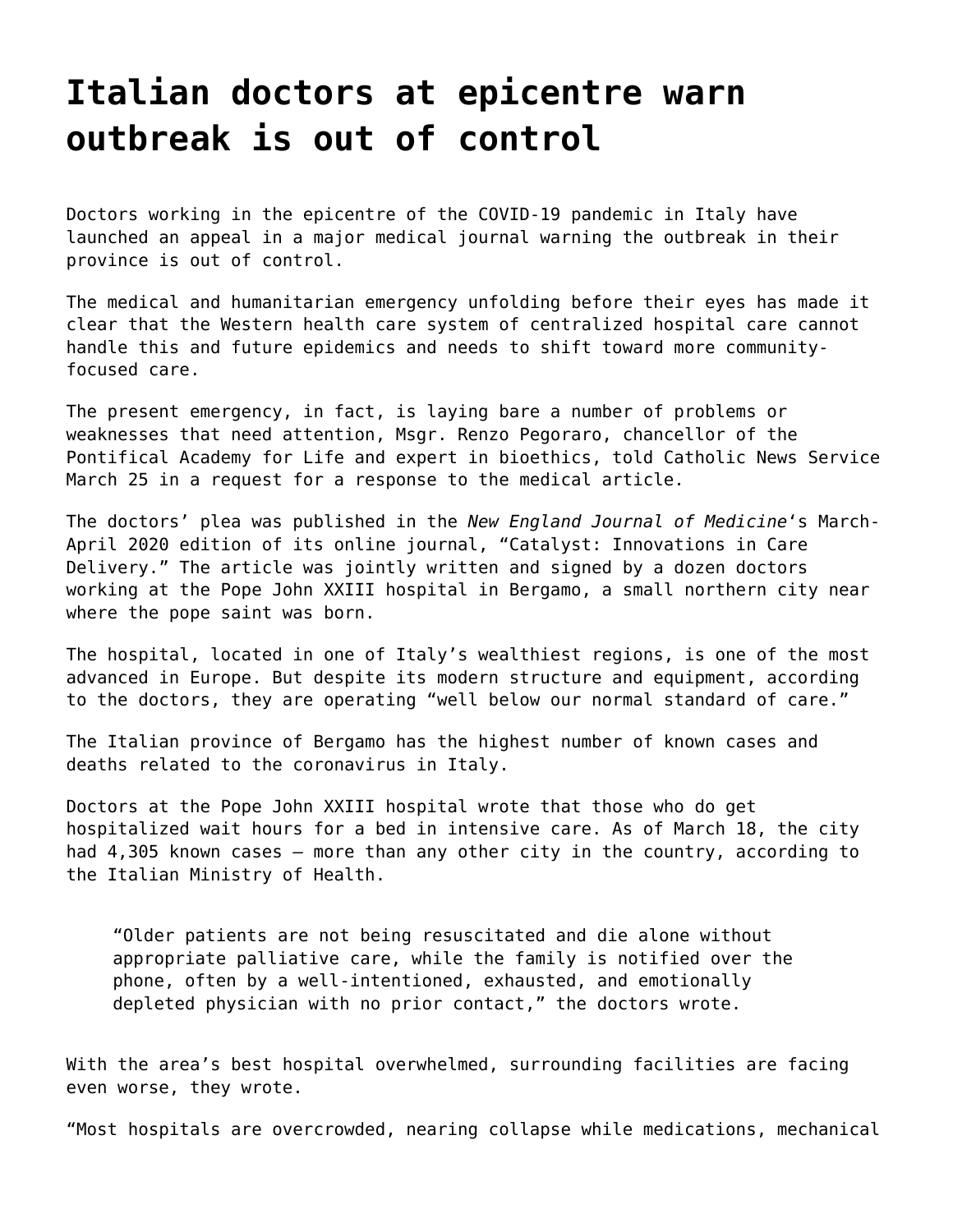ventilators, oxygen and personal protective equipment are not available. Patients lay on floor mattresses," they said.

Cemeteries struggle to handle the number of dead, which will in turn create another public health hazard, and regular services are struggling, such as vaccination programs and pregnancy and childbirth care.

"Unfortunately, the outside world seems unaware that in Bergamo, this outbreak is out of control," they wrote, and just as bad, "this catastrophe unfolding in wealthy Lombardy could happen anywhere."

Calling it "the Ebola of the rich," the coronavirus requires a coordinated transnational effort because it is so contagious.

In the doctors' opinion, "the more medicalized and centralized the society, the more widespread the virus."

"Western health care systems have been built around the concept of patientcentered care," but in a pandemic, this focus on a patient vying with others for services at a centralized hospital is inadequate "and must be replaced by community-centered care."

"Solutions for COVID-19 are required for the entire population, not only for hospitals," which, in their case, has become "highly contaminated" and its capacity is at the breaking point.

In the article, the hospital clinicians called for "a long-term plan for the next pandemic," one built on a more decentralized system of monitored home health care and mobile clinics.

"This disaster could be averted only by massive deployment of outreach services" spread out across the local level so all unnecessary movement of people is avoided and hospitals serve only the critically ill.

Non-invasive and non-intensive care can be delivered directly to the homes of those who are mildly ill or convalescing, and "telemedicine" monitoring systems can help those who should be isolated.

"This approach would limit hospitalization to a focused target of disease severity, thereby decreasing contagion, protecting patients and health care workers, and minimizing consumption of protective equipment. In hospitals, protection of medical personnel should be prioritized. No compromise should be made on protocols; equipment must be available," they added.

There should be specific vehicles, facilities and personnel that are dedicated only to the pandemic and separated from virus-free areas, they wrote.

"This outbreak is more than an intensive care phenomenon, rather it is a public health and humanitarian crisis," the doctors said.